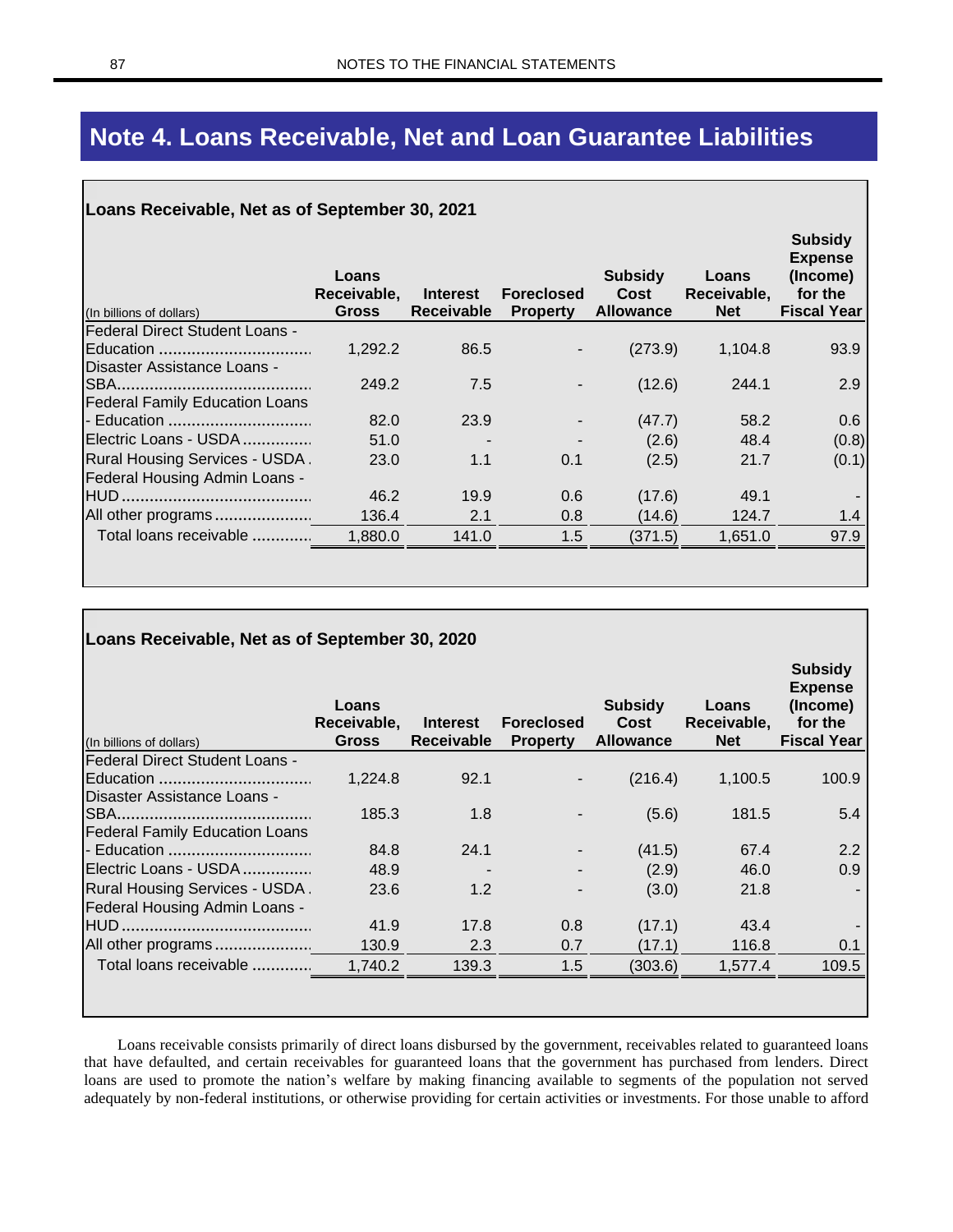credit at the market rate, federal credit programs provide subsidies in the form of direct loans offered at an interest rate lower than the market rate.

The amount of the long-term cost of post-1991 direct loans equals the subsidy cost allowance for direct loans as of September 30. The amount of the long-term cost of pre-1992 direct loans equals the allowance for subsidy amounts (or PV allowance) for direct loans. The long-term cost is based on all direct loans disbursed in this fiscal year and previous years that are outstanding as of September 30. It includes the subsidy cost of these direct loans estimated as of the time of loan disbursement and subsequent adjustments such as modifications, reestimates, amortizations, and write-offs.

Loans receivable, net includes related interest and foreclosed property. Foreclosed property is property that is transferred from borrowers to a federal credit program, through foreclosure or other means, in partial or full settlement of post-1991 direct loans or as compensation for losses that the government sustained under post-1991 loan guarantees. Please refer to the financial statements of HUD, USDA, and VA for additional information regarding foreclosed property.

The total subsidy expense/(income) is the cost recognized during the fiscal year. It consists of the subsidy expense/(income) incurred for direct loans disbursed during the fiscal year, for modifications made during the fiscal year of direct loans outstanding, and for upward or downward reestimates as of the end of the fiscal year. This expense/(income) is included in the Statements of Net Cost.

## **Loans Receivable Programs**

The majority of loans receivable programs are provided by Education, SBA, USDA, and HUD. For additional information regarding the direct loan programs listed in the tables above, please refer to the financial statements of the entities.

Education has loan programs that are authorized by Title IV of the *Higher Education Act of 1965*. The William D. Ford Federal Direct Loan Program (referred to as the Direct Loan Program), was established in FY 1994 and offered four types of educational loans: Stafford, Unsubsidized Stafford, Parent Loan for Undergraduate Students, and consolidation loans. With this program, the government makes loans directly to students and parents through participating institutions of higher education. Education disbursed approximately \$104.8 billion in direct loans to eligible borrowers in FY 2021 and approximately \$117.4 billion in FY 2020. The COVID-19 relief legislation and administrative actions provided support for student loan borrowers by temporarily suspending nearly all federal student loan payments interest free. In addition, all federal wage garnishments and collections actions for borrowers with federally held loan in default were halted.

The SBA makes loans to microloan intermediaries and provides a direct loan program that assists homeowners, renters and businesses recover from disasters. The CARES Act provides funding for SBA to offer low-interest EIDLs for working capital to small businesses suffering substantial economic injury as a result of COVID-19 that can be used to pay fixed debts, payroll, accounts payable and other bills that cannot be paid because of the disaster's impact. These receivables increased to \$245.4 billion during FY 2021, stemming from a \$62.7 billion increase in COVID-19 EIDLs.

USDA's Rural Development offers direct loans with unique missions to bring prosperity and opportunity to rural areas. The Rural Housing programs provide affordable, safe, and sanitary housing and essential community facilities to rural communities. Rural Utility programs help improve the quality of life in rural areas through a variety of loan programs for electric energy, telecommunications, and water and environmental projects.

HUD's Office of Housing plays a vital role for the nation's homebuyers, homeowners, renters, and communities through its nationally administered programs. It includes FHA who administers active mortgage insurance programs which are designed to make mortgage financing more accessible to the home-buying public and developers/owners of rental housing and healthcare facilities. FHA insures private lenders against loss on mortgages which finance single family homes, multifamily projects, healthcare facilities, property improvements, and manufactured homes. Prior to 1990, the Office of Housing also provided direct loans for construction and rehabilitation of housing projects for the elderly and persons with disabilities. Due to COVID-19 the CARES Act provided borrowers with federally backed mortgage loans a 60-day foreclosure and eviction moratorium and a right to forbearance of loan payments for up to one year for homeowners experiencing financial hardship. HUD and other federal entities extended the foreclosure and eviction moratorium administratively through September 30, 2021, and extended the forbearance period for some borrowers to a maximum of 18 months.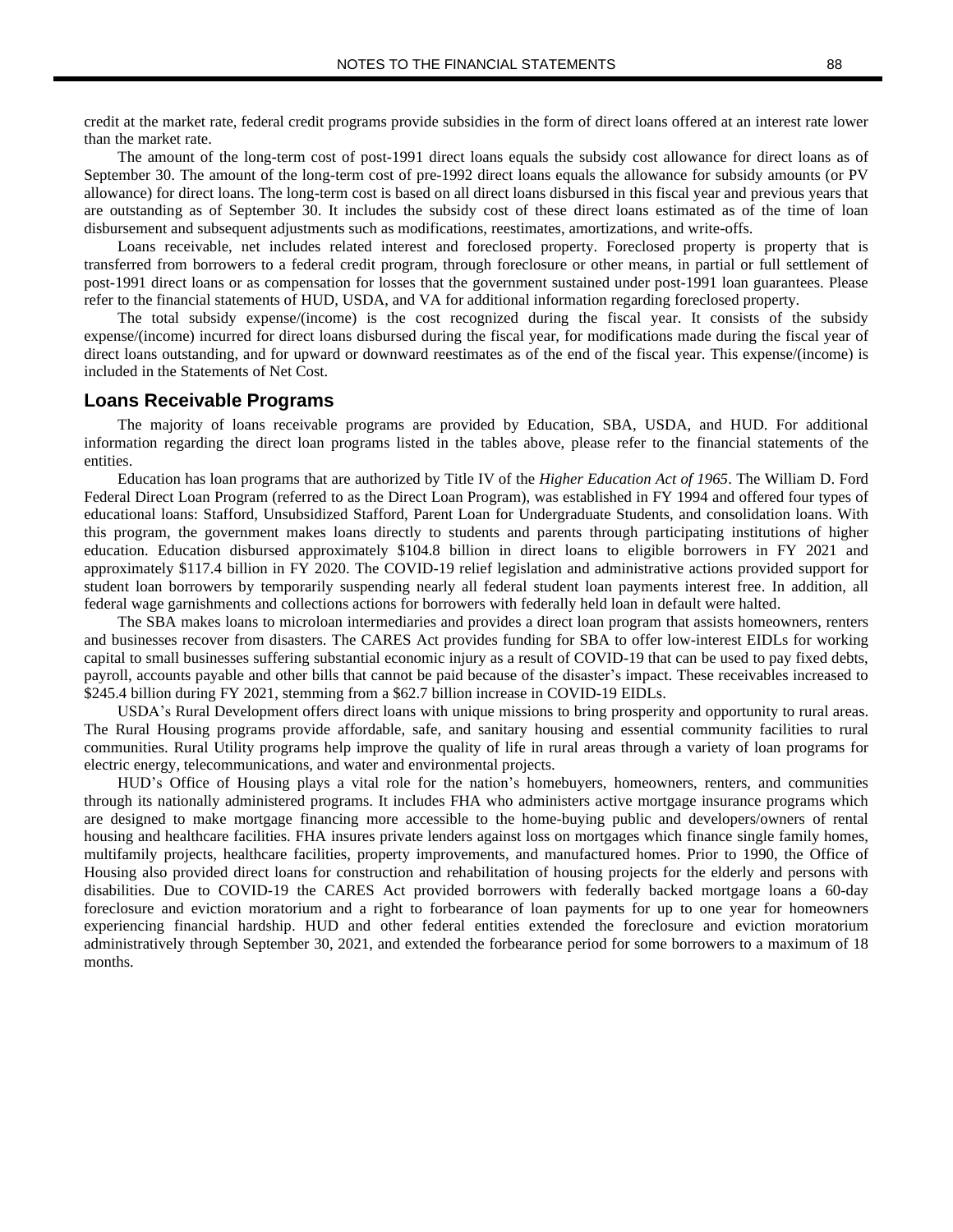| Loan Guarantee Liabilities as of September 30, 2021, and 2020 |                                             |       |                                                               |       |                                                                       |       |                                                                  |        |
|---------------------------------------------------------------|---------------------------------------------|-------|---------------------------------------------------------------|-------|-----------------------------------------------------------------------|-------|------------------------------------------------------------------|--------|
|                                                               | <b>Loan Guarantee</b><br><b>Liabilities</b> |       | <b>Principal Amount</b><br>of Loans Under<br><b>Guarantee</b> |       | <b>Principal</b><br><b>Amount</b><br><b>Guaranteed</b><br>by the U.S. |       | <b>Subsidy Expense</b><br>(Income) for the<br><b>Fiscal Year</b> |        |
| (In billions of dollars)                                      | 2021                                        | 2020  | 2021                                                          | 2020  | 2021                                                                  | 2020  | 2021                                                             | 2020   |
|                                                               |                                             |       |                                                               |       |                                                                       |       |                                                                  |        |
| <b>Federal Housing Administration</b>                         |                                             |       |                                                               |       |                                                                       |       |                                                                  |        |
| Loans - HUD<br><b>Veterans Housing Benefit</b>                | (17.9)                                      | (6.3) | 1,503.6                                                       |       | 1,544.4 1,344.4 1,379.7                                               |       | (25.2)                                                           | (20.6) |
| Programs - VA                                                 | 10.9                                        | 7.3   | 862.2                                                         | 816.0 | 218.3                                                                 | 206.3 | 0.6                                                              | (2.3)  |
| Small Business Loans<br><b>Federal Family Education Loans</b> | 227.8                                       | 512.7 | 459.6                                                         | 646.0 | 435.3                                                                 | 621.7 | 296.8                                                            | 526.8  |
| - Education                                                   | 7.3                                         | 0.9   | 116.9                                                         | 128.9 | 116.9                                                                 | 128.9 | 10.1                                                             | (3.5)  |
| Rural Housing Services - USDA.                                | (1.1)                                       | 0.7   | 123.4                                                         | 127.9 | 111.1                                                                 | 115.0 | (2.3)                                                            | 0.7    |
| All other guaranteed loan                                     |                                             |       |                                                               |       |                                                                       |       |                                                                  |        |
|                                                               | 3.7                                         | 4.8   | 85.2                                                          | 93.9  | 79.8                                                                  | 88.8  | (0.9)                                                            | (0.2)  |
| Total loan guarantee liabilities                              | 230.7                                       | 520.1 | 3,150.9                                                       |       | 3,357.1 2,305.8 2,540.4                                               |       | 279.1                                                            | 500.9  |
|                                                               |                                             |       |                                                               |       |                                                                       |       |                                                                  |        |

Loan guarantee programs are also used to promote the nation's welfare by making financing available to segments of the population not served adequately by non-federal institutions, or otherwise providing for certain activities or investments. For those to whom non-federal financial institutions are reluctant to grant credit because of the high risk involved, federal credit programs guarantee the payment of these non-federal loans and absorb the cost of defaults.

The amount of the long-term cost of post-1991 loan guarantees outstanding equals the liability for loan guarantees as of September 30. The amount of the long-term cost of pre-1992 loan guarantees equals the allowance for subsidy amounts (or PV allowance) and the liability for loan guarantees. The long-term cost is based on all guaranteed loans disbursed in this fiscal year and previous years that are outstanding as of September 30. It includes the subsidy cost of the loan guarantees estimated as of the time of loan disbursement and subsequent adjustments such as modifications, reestimates, amortizations, and write-offs.

The total subsidy expense/(income) is the cost of loan guarantees recognized during the fiscal year. It consists of the subsidy expense/(income) incurred for guaranteed loans disbursed during the fiscal year, for modifications made during the fiscal year of loan guarantees outstanding, and for upward or downward reestimates as of the end of the fiscal year of the cost of loan guarantees outstanding. This expense/(income) is included in the Statements of Net Cost.

## **Loan Guarantee Liability Programs**

The majority of the loan guarantee programs are provided by HUD, VA, SBA, Education and USDA. For additional information regarding the guaranteed loan programs listed in the tables above, please refer to the financial statements of the entities.

HUD's Office of Housing promotes equal housing opportunities. It includes FHA who provides mortgage insurance on mortgages for single family mortgage loans made by FHA-approved lenders and strives to meet the needs of many first-time and minority homebuyers who, without the FHA guarantee, may find mortgage credit to be unaffordable or simply unavailable.

VA operates the following loan guarantee programs: Housing Guaranteed Loans and Loan Sale Guarantees. The Home Loans program provides loan guarantees to veterans, service members, qualifying dependents, and limited non-veterans to purchase homes and retain homeownership with favorable market terms. During FY 2021, the face value of outstanding principal on loans guaranteed by the VA increased by \$46.2 billion. This increase was primarily due to \$394.5 billion in new loans guaranteed by the VA, partially offset by \$225.3 billion in guaranteed loan terminations.